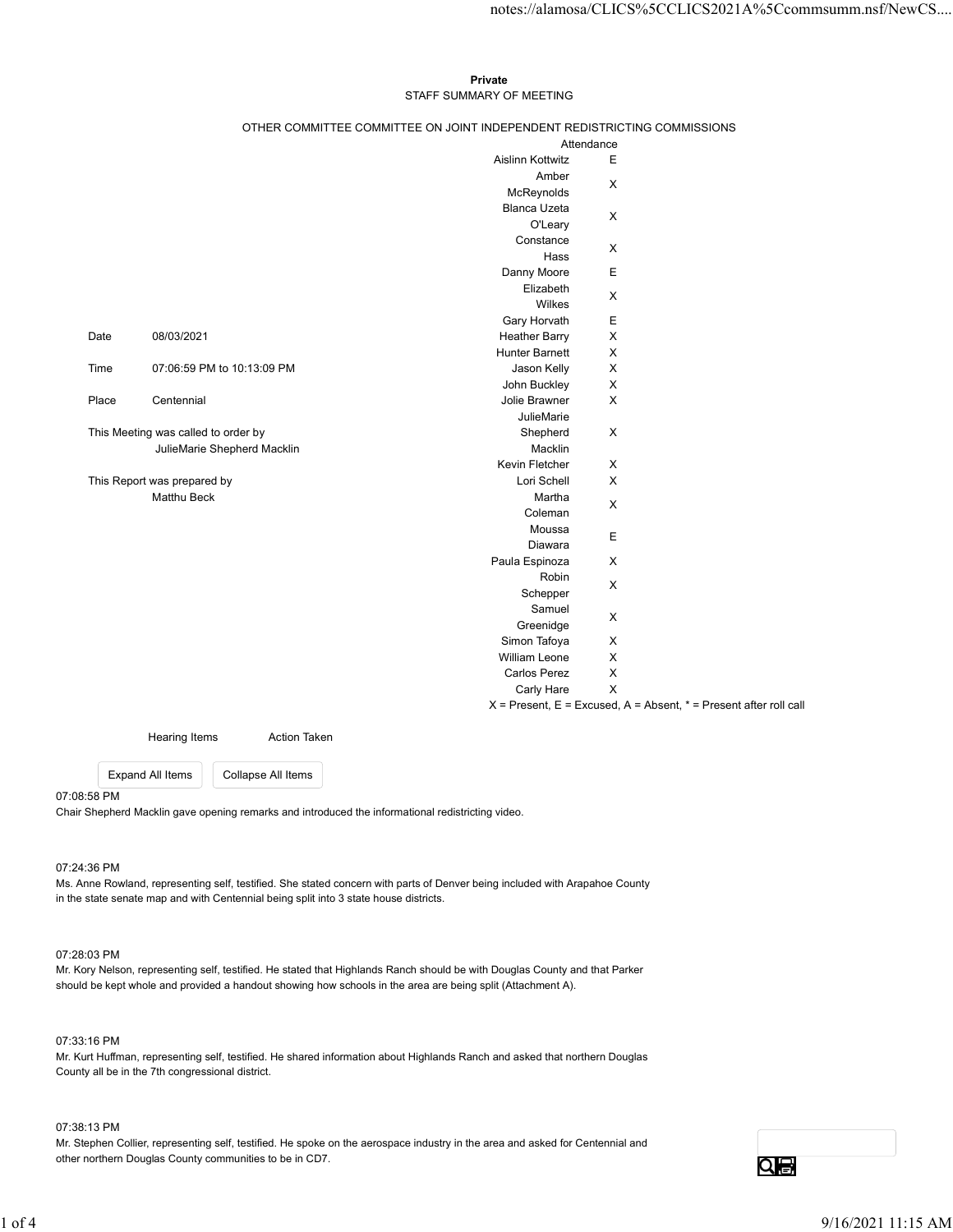#### 07:45:34 PM

Ms. Deb Thomas-Dobersen, representing self, testified. She stated that Grand County's community of interest relates to fighting wildfires and spoke on shared interests with Larimer, Boulder, and Summit counties.

#### 07:49:18 PM

Mr. Allen Thomas, representing self, testified. He stated that Highlands Ranch, Parker, and Lone Tree should be considered part of metro Denver. He asked for distrits to be split between urban and rural areas to ensure the best representation.

#### 07:55:16 PM

Mrs. Joan Ripepi Anderssen, representing self, testified. She spoke on concerns of Littleton Public Schools and the South Suburban Parks and Recreation being divided among state house districts and provided a handout map showing examples (Attachment B).

#### 07:59:33 PM

Mrs. Karen Fisher, Cherry Creek School District Board of Education, representing self, testified. She stated concerns with Cherry Creek school district being split from the Littleton and Douglas County school districts.

#### 08:08:22 PM

Ms. Renee Anderson, representing self, testified. She stated support for the preliminary Congressional District 7 and how it places the community of interest around Highlands Ranch. She stated that she's okay with Douglas County being split as long as urban areas stay together.

#### 08:22:49 PM

Mr. Laurence Glesener, representing self, testified. He stated that it is important that Douglas County is considered a metro county moving forward.

#### 08:25:01 PM

Ms. Kelsey Alexander, representing self, testified. She reiterated previous testimony that Parker should be kept whole as a metro community. She also stated that Jefferson County and Douglas County have similar ecosystems.

#### 08:34:42 PM

Mr. Richard Sokol, representing self, testified. He testified that HD20 should keep Centennial and the other metro communities around it together instead of having eastern areas included.

#### 08:43:02 PM

Dr. Michael Dobersen, representing self, testified. He stated that there is a community of interest with tourism in the area and that one congressional district isn't enough for the western slope.

#### 08:51:12 PM

Mr. Toby Damisch, representing self, testified. He provided a handout for a suggested district and stated that Parker and the surrounding metro communities should be all grouped together in a congressional district, preferably CD6 or CD7 (Attachment C). Liv. Machael Licenstein, representing and, leading 1:1 the state that too required that there is a community of interest with isomation the sets and the that one congressional district in the system slope.<br>
208:51:2 PM<br>
M

#### 08:53:26 PM

Mr. David Kerber, representing self, testified. He reiterated previous testimony that HD20 and HD21 need to be redrawn to be more compact and better reflect communities of interest.

#### 09:03:23 PM

Mr. James Hoffman, representing self, testified. He stated that a commnunity of interest is who you share infrastructure and services with.

09:05:42 PM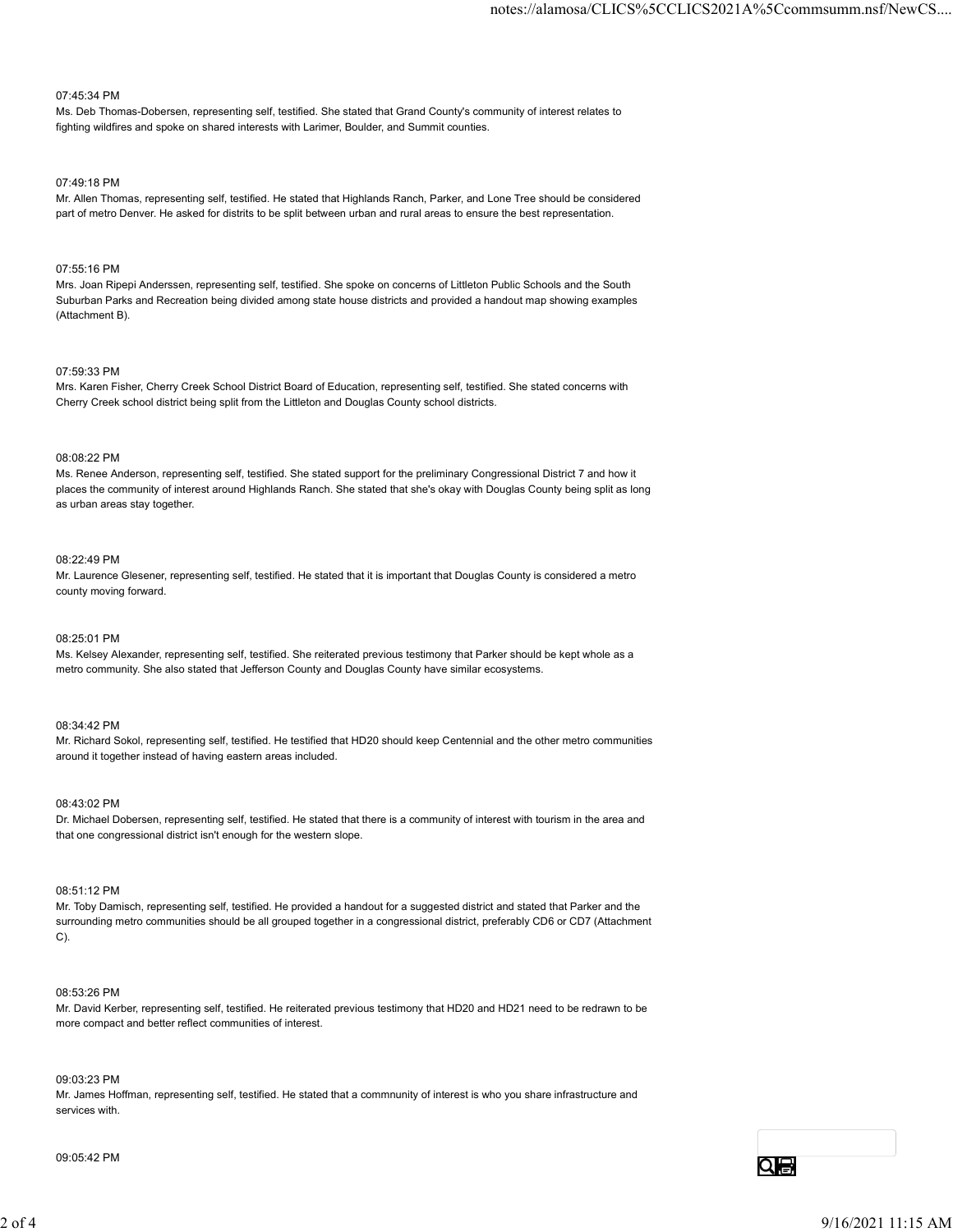Ms. Carolyn Boller, representing self, testified. She expressed concerns with the state house and state senate districts and how they cut up metro communities. She stated that whole districts should not cross county lines.

### 09:17:51 PM

Ms. Eliza Hamrick, representing self, testified. She asked that Adams and Denver Counties be considered for CD6 due to the diversity and communities of color once census data is received.

### 09:19:29 PM

Ms. Catherine Lees, representing self, testified. She stated that development boundaries are better to consider than county lines when forming state house and senate districts.

### 09:25:30 PM

Mrs. Kathleen Boyer, representing self, testified. She stated that Highlands Ranch should be grouped with the nearby suburbs in Arapahoe County and not the rest of Douglas County.

### 09:28:35 PM

State Board of Education Director, (CD6) Rebecca McClellan, representing self, testified. She spoke on how Centennial fits into the area and how different services are divided between the county and cities.

### 09:35:41 PM

Ms. Carrie Warren-Gully, representing self, testified. She sated that it is important that Arapahoe County is kept whole as much as possible and that counties and school districts are most affected by state legislative districts.

#### 09:39:14 PM

Chris Davis, representing Arapahoe Young Democrats, testified. He testified that the pandemic has shown younger generations that some issues transcend borders and districts. He stated concerns with how the commissions consider communities of interest. Commissioners asked follow up questions on the Latinx community and how it should be split.

### 09:47:43 PM

Ms. Diana Holland, representing self, testified. She spoke on changes that can be made to the current state house and state senate districts in order to include Glendale and Holly Hills with communities that they share services with.

#### 09:51:04 PM

Ms. Pam Cirbo, representing self, testified. She stated concerns with the parts of Denver County that have been drawn together with Arapahoe County.

09:55:23 PM

Ms. Kathy Turley, Centennial Mayor Pro Tem, representing self, testified. She spoke about the public services and policy issues shared by urban and suburban areas in the northern Douglas County area.

#### 09:59:17 PM

Ms. Dianne Bailey, Democratic Chair of CD4, representing self, testified. She stated that she liked CD4 in the preliminary plan and stated that she disagreed with Chris Davis' testimony regarding the Latinx community.

#### 10:04:08 PM

Mr. Chauncey Williams, representing self, testified. He stated concerns with the staff interpretation of the voting rights act as applied to the preliminary plan. 06.5525 PM<br>Ms. Kally Turley, Centerwisi Mayor Pro Tern, representing self, lestified. She spoke about the public services and policy issues<br>thand by urbins and solutions areas in the northern Douglas County area.<br>20256: TP

#### 10:08:05 PM

Mr. Cooper Hearne, representing self, testified. He stated that he lives in southeast Denver and can see similarities with both Denver and the Arapahoe County community.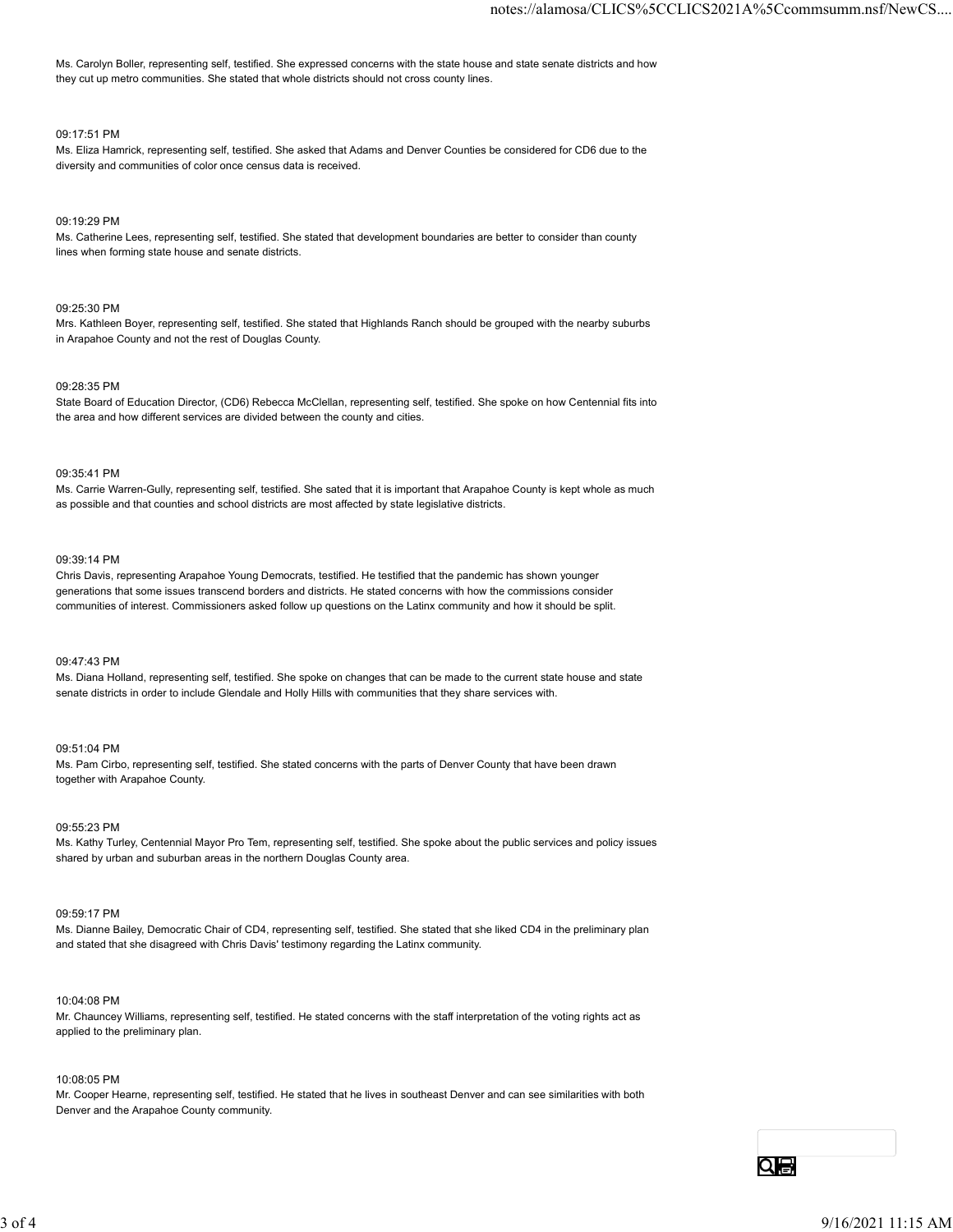10:13:09 PM The committee adjourned.

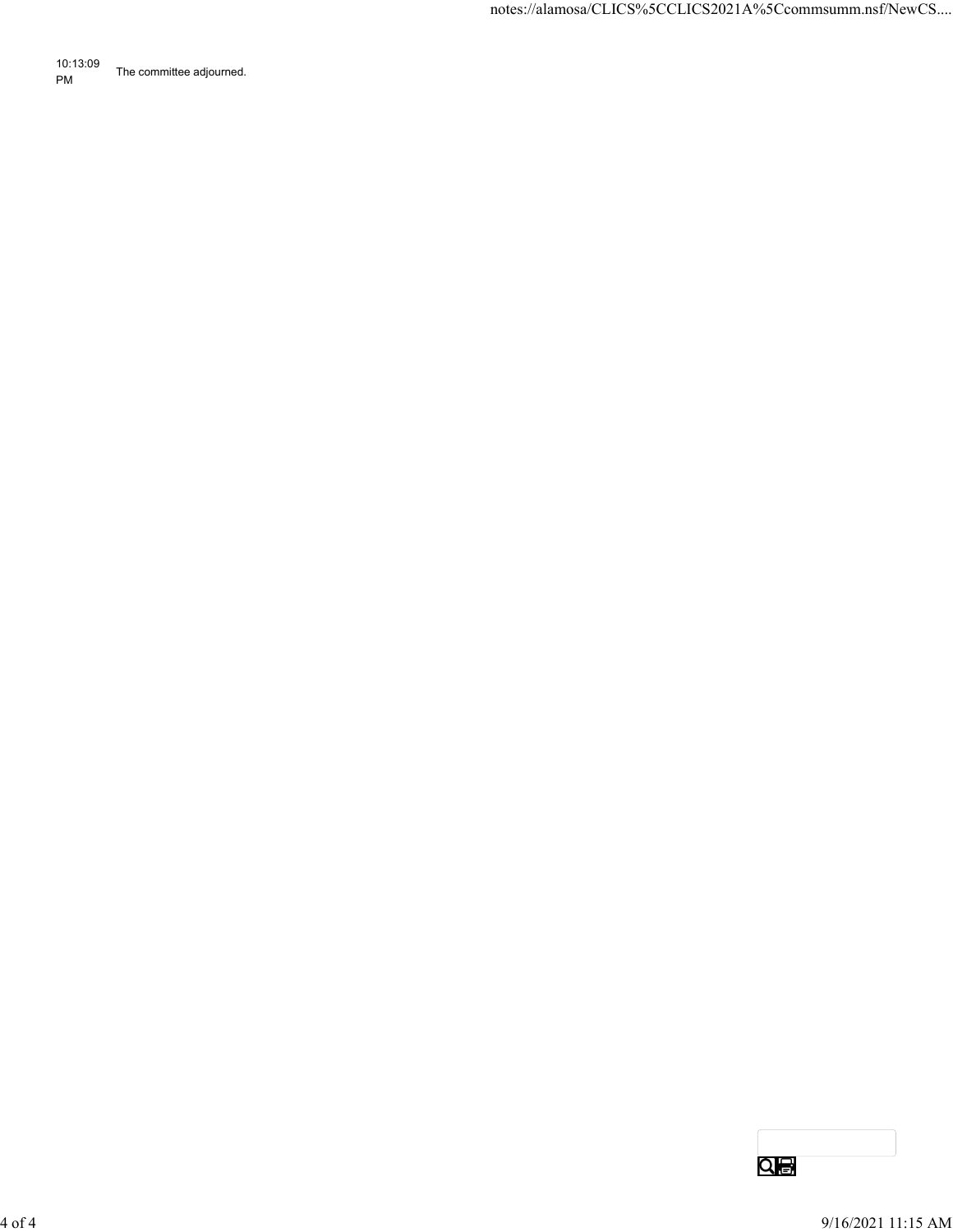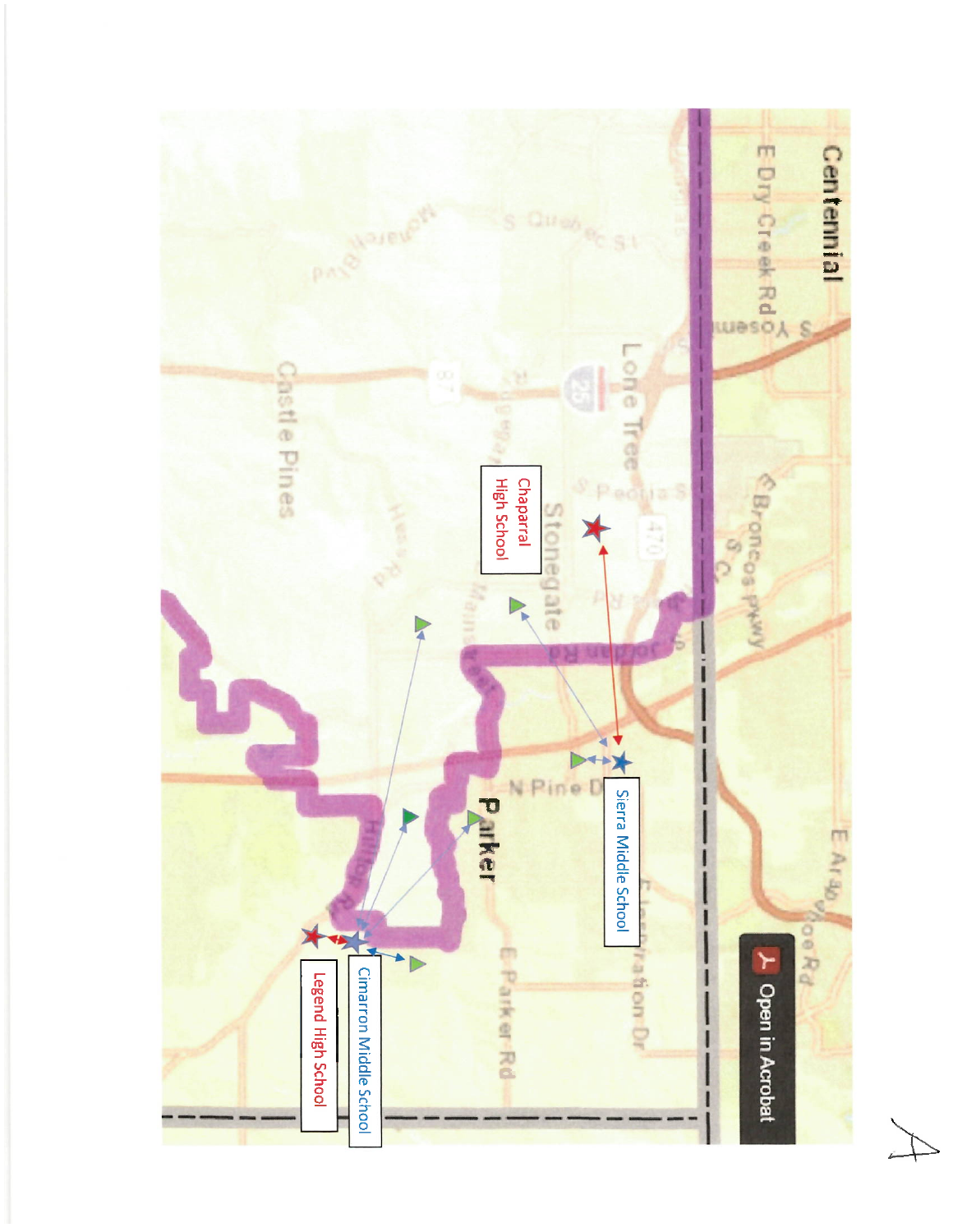My voter information is under Joan Ripepi Anderssen. I currently live in House District 38 and Senate District 27. I moved to what was then Littleton in 1985. I moved to the area so my children could go to Littleton Public Schools. In 2001 when Centennial was formed, the address changed to Centennial.

I currently work as full-time faculty Arapahoe Community College in Littleton, Colorado, teaching Economics and Finance. I also have worked part time for South Suburban Parks and Recreation District. I have a garden and have had a garden at the Littleton Community Garden for over 20 years.

# Littleton Public Schools - A Community of Interest

The City of Littleton and the western portion of Centennial have been bound together before the establishment of Centennial by two districts: Littleton Public Schools (LPS) and South Suburban Parks and Recreation District (SSPRD).

Littleton Public Schools serves an area roughly bounded by Sheridan Blvd. to the west, County Line Road on the South, Holly Street on the East, and Bellevue Avenue on the north:



LPS has twelve elementary schools, four middle schools, three high schools, two charter schools, and eleven preschool and alternative programs.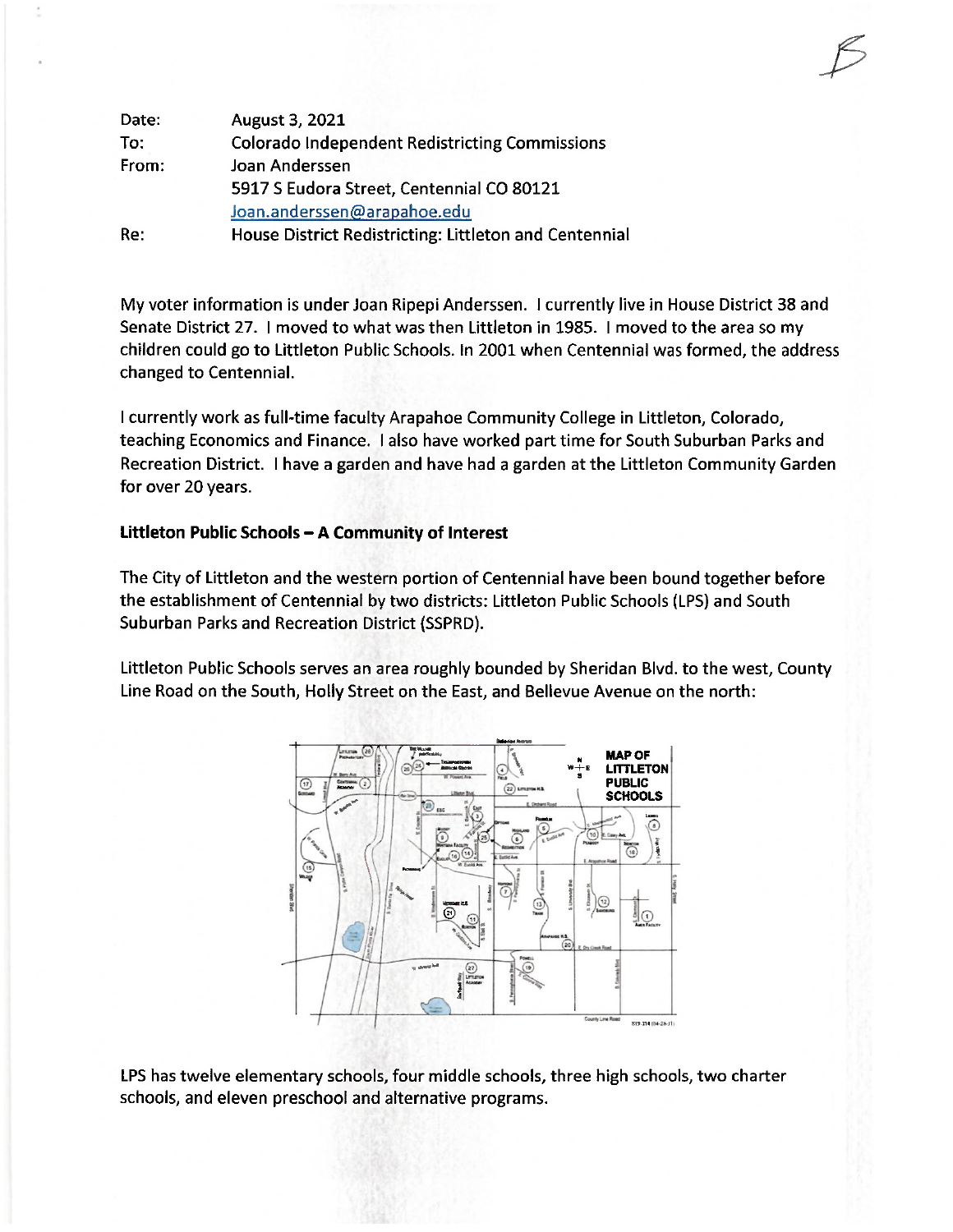South Suburban Parks and Recreation District covers a larger area, starting with the LPS District, and adding the towns of Sheridan, Lone Tree, and portions of Centennial just west of I-25.



As it stands today, most of the Littleton Public School district and most of South Suburban Parks and Rec fall within the current House District 38:



Current house district lines (HD38) are shown in white. Preliminary proposed house district boundaries are shown: District 9 in purple, District 21 in yellow, and District 20 in green. The proposed districts divide LPS and SSPRD. The City of Littleton finds itself divided between proposed districts 9 and 21. Heritage High School will have students in two different house districts, HD9 and HD21. Littleton High School would have students in HD9, 20, and 21.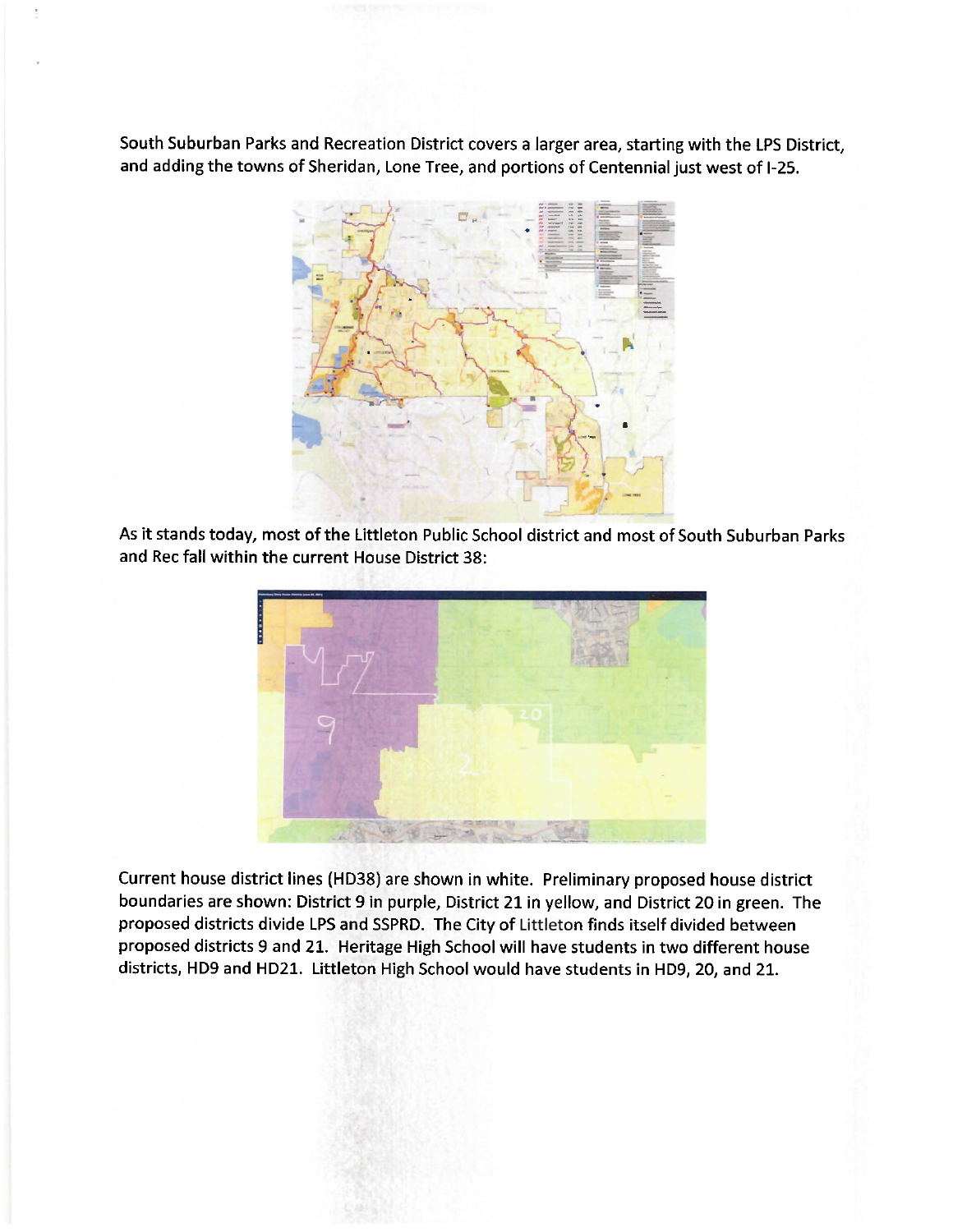In the State Senate, yes, the community of interest is divided again in the new plan. To be honest, it's been divided in the current plan as well. Under the proposed senate districts, LPS would be divided between SD 18 and SD 19:



LPS outlines are rough, in white.

I urge the Independent Redistricting Commissions to unify this community of interest to the greatest extent possible. Western Centennial and Littleton have been a community before the creation of the city of Centennial. We are unified by Littleton Public Schools, by South Suburban Parks and Recreation District, and, to some extent, by Arapahoe Community College. It makes sense to have this community of interest represented by a single house district and, if possible, a single senate district.